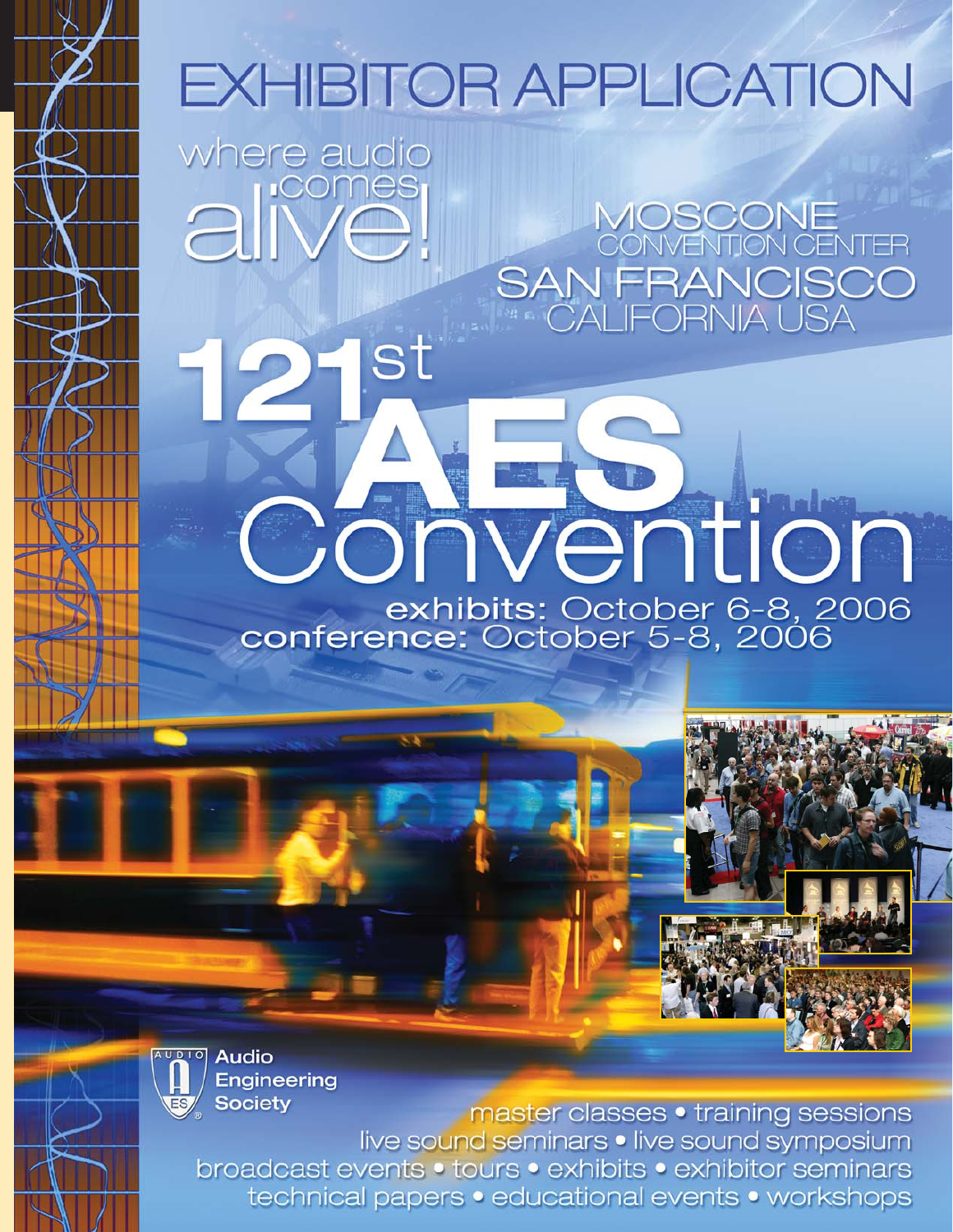# Dear Exhibitor,

**Please join us by exhibiting at the 121st**<br>AES Convention, and let the pro audio<br>market and industry come to you. The<br>Audio Engineering Society Conventions feature AES Convention, and let the pro audio market and industry come to you. The Audio Engineering Society Conventions feature the only exhibits devoted exclusively to the pro audio industry.

A new and exciting change to the AES Convention comes directly in response to last years Exhibitor Survey. This year, as a result of overwhelming exhibitor request, the Exhibit portion of the Convention will be 3 days instead of the traditional 4 days. In order to increase the effectiveness of a 3 day Exhibit, AES has also lengthened the traditional Exhibit Hours. The Conference portion of the Convention will remain at 4 days.

The AES Exhibits share common goals with you:

- to better serve the diverse, rapidly changing and converging audio marketplace;
- to educate AES members;
- and most importantly, to offer the opportunity to increase your products' market penetration.

The AES Exhibits maximize opportunities for success by:

- allowing you to establish relationships with key players in the audio industry;
- staying on top of market trends;
- exposing your products to the real audio audience;
- taking advantage of the exciting and popular Exhibitor Seminars.

The 121st AES Convention will again feature its prized papers, workshops, tutorials, and special events that explore and explain the latest technological advances in the audio world assuring you an audience of the highest and most qualified caliber. From game audio, macromachining, low bit-rate audio coding, multichannel audio, information appliances, and internet applications, to the latest in more practical aspects of the pro audio world, the AES will be the source for the most up-to-date information available.

The Technical Tour program offers behind-thescenes tours of audio production facilities unavailable to an individual. All aspects of the AES Technical Program address issues facing today's audio world while looking ahead to tomorrow's issues.

On the lighter side, with the return of the AES to always popular and exciting San Francisco, you will have a climate that encourages camaraderie, networking, and socializing. San Francisco's plethora of event locations give any exhibitor prime opportunities to entertain or be entertained, no matter how large or small in scale. The Moscone Convention Center is an outstanding facility, with a user-friendly design—making all facets of exhibiting uncomplicated and unfettered.

The AES looks forward to your participation in the largest pro audio and industry related convention in the world. Join us and your colleagues at the 121st AES Convention and explore "Where Audio Comes Alive".

# Here is the information from last year's 119TH AES CONVENTION.

Use it to make your decision to participate in the upcoming 121st AES Convention!

**A** recovering economy and the excitement of New York City combined to produce an Audio Engineering<br>Society Convention that brought over 450 manufacturers and more than 20,000 attendees together. With its innovative Exhibitor Seminars and the acclaimed AES Technical Program, the 119th AES Convention was an invaluable resource for thousands of audio professionals.

# 119th AES CONVENTION SHOW FACTS

- 
- 20,260 attendees 455 exhibiting companies
- Over 30 exhibitor seminars 25 tutorial seminars
- Four days of outstanding programs: Papers, Workshops, Technical Tours and Special Events
- Attendees come from AES EXHIBITORS **II** AES ATTENDEES all 50 U.S. states 460<br>450<br>440<br>420<br>410<br>390<br>370<br>380<br>370<br>380<br>370<br>380<br>320<br>310<br>320<br>310  $22.000$ and over 74 countries 20,000 worldwide! 18.000 16,000 14,000  $12.000$ **QUALIFIED** 8,000 ATTENDEES BY GROUP 6.000 4,000 20,00% 2.000 Project<br>Recording Studio O 117TH CONVENTION 119TH CONVENTION 117TH CONVENTION<br>EXHIBITORS, 2004 119TH CONVENTION<br>EXHIBITORS 2005 15.00% Broadcast<br>Post/Film &<br>Video Prod 10.00% 5.00% **Inches** R&D 0.00%

Commercial and Project Recording Studios, as users of Pro Audio Equipment, remain the largest identifiable segment of qualified attendees, the results show that AES's outreach has increased in alternative areas to reflect less traditional trade segments that now are looking to the AES and its Exhibitors to supply converging technologies.



More than 38% of qualified attendees have the title of Owner/Director, Studio/Corp, Manager, Management, Buyer and an additional 44% represent the elite, creative arm of audio. These titles indicate that the AES attracts the high-ranking, very influential people within our industry. Students and Education represent audio's bright future and Others our entrepreneurs.



More than 80% of qualified attendees either purchase or recommend purchasing decisions for audio equipment. This means that almost everybody who walks by or into your booth is a potential customer. Attendees' purchasing authority is included in barcode information on each badge with a P (Purchase), an R (recommend) or a T (User).

Sponsorship for bags, banners, lanyards, and many more are available to AES Exhibitors. Please email 121st\_sponsorships@aes.org for more information.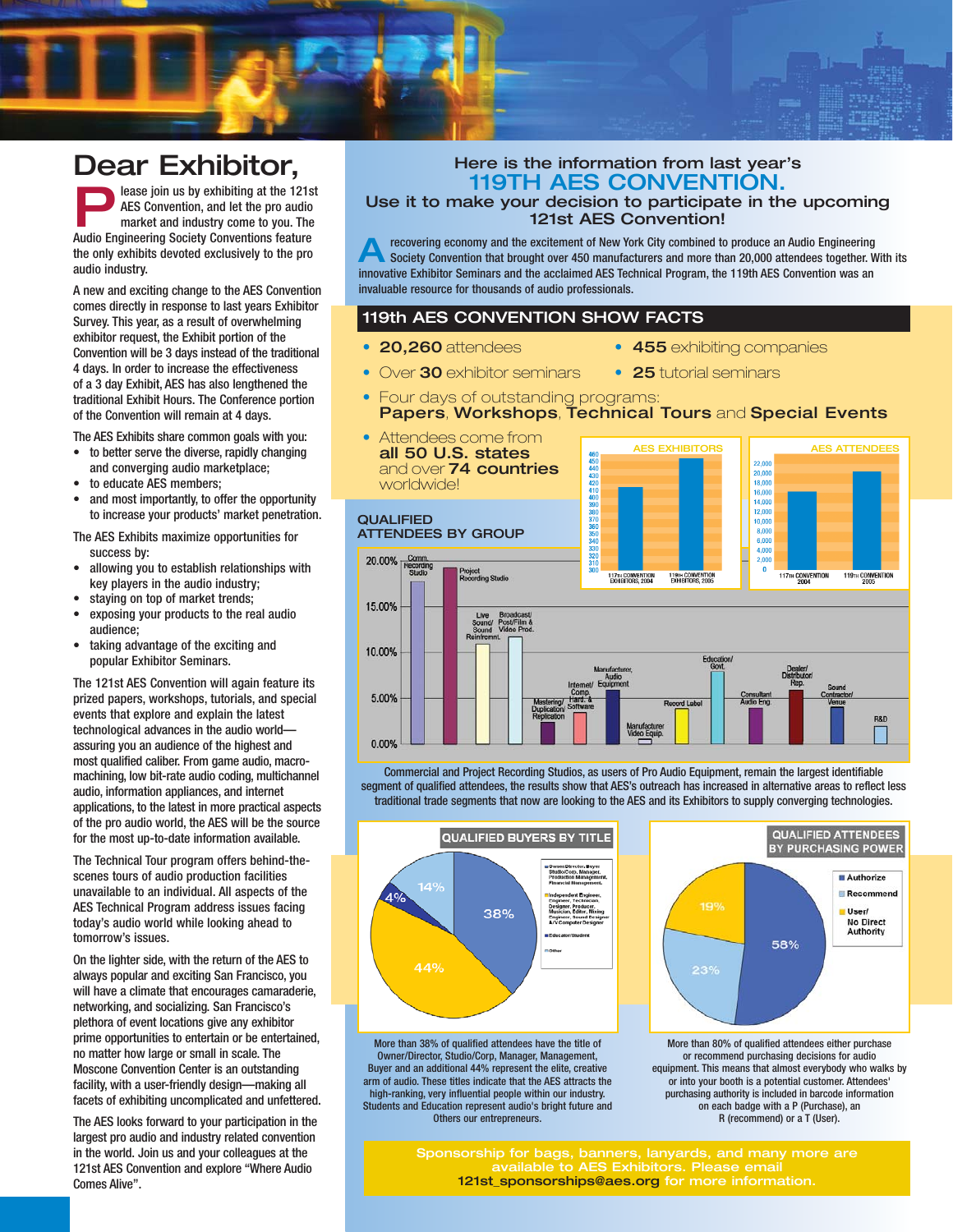# EXHIBITION FEES:

BOOTH TYPE **DESCRIPTIONS** 

Standard booth: An aisle on front side of the booth. Includes a draped back wall 8 feet high and two draped side rails 36 inches high.

Corner booth: An aisle located on the front and side of the booth. Includes a draped back wall 8 feet high and one draped side rail 36 inches high.

Peninsula booth: An aisle located on the front and 2 sides of the booth configuration

Island booth: An aisle located on all four sides of booth configuration.

|               | <b>Size</b>      | Standard | 1 Corner | Peninsula | <b>Island</b> |
|---------------|------------------|----------|----------|-----------|---------------|
| EXHIBIT FLOOR | $10' \times 10'$ | \$2,500  | \$2,700  |           |               |
|               | $10' \times 20'$ | \$5,000  | \$5,400  |           |               |
|               | $10' \times 30'$ | \$7,500  | \$8,100  |           |               |
|               | $10' \times 40'$ | \$10,000 | \$10,800 |           |               |
|               | $10' \times 50'$ | \$12,500 | \$13,500 |           |               |
|               | 20' x 20'        |          |          | \$11,600  | \$12,400      |
|               | 20' x 30'        |          |          | \$17,400  | \$18,600      |
|               | $20' \times 40'$ |          |          |           | \$24,800      |
|               | $20' \times 50'$ |          |          |           | \$31,000      |
|               | $20' \times 60'$ |          |          |           | \$37,200      |
|               | $20' \times 70'$ |          |          |           | \$43,400      |
|               | 30' x 30'        |          |          |           | \$27,900      |
|               | $30' \times 40'$ |          |          |           | \$37,200      |
|               | 40' x 40'        |          |          |           | \$49,600      |
|               | $40' \times 50'$ |          |          |           | \$62,000      |
|               | 50' x 60'        |          |          |           | \$93,000      |
|               |                  |          |          |           |               |

Rm # Sq. ft. Size in ft. Ceiling Ht. Price **DEMO ROOMS** DEMO ROOMS203 273 21' x 13' 9' \$5,460.00 208 285 19' x 15' 15' \$5,700.00 210 285 19' x 15' 15' \$5,700.00 214 325 25' x 13' 9' \$6,500.00 216 208 16' x 13' 9' \$4,160.00 218 325 25' x 13' 9' \$6,500.00 220 646 34' x 19' 15' \$12,920.00 222 748 34' x 22' 15' \$14,960.00 224 748 34' x 22' 15' \$14,960.00 226 748 34' x 22' 15' \$14,960.00 228 572 26' x 22' 9' \$11,440.00 230 572 26' x 22' 9' \$11,440.00 232 650 26' x 25' 9' \$13,000.00 234 546 26' x 21' 9' \$10,920.00 236 928 32' x 29' 9'6" \$18,560.00 238 896 32' x 28' 9'6" \$17,920.00

All room sizes have been rounded down to nearest foot. All room sizes and specifications are provided by the Moscone Convention Center. AES does not attest to the accuracy of these specifications, nor does AES accept responsibility or liability for any inaccuracies in these rooms.

# CONTACT ADDRESSES:

### Space Application and Payment

Chris Plunkett / Donna Vivero Audio Engineering Society, Inc. 60 East 42nd Street, New York, NY 10165 U.S.A. Tel: +1 (212) 661-8528 Fax: +1 (212) 682-0477 121st\_exhibits@aes.org

### AES Bank:

JPMorgan Chase 60 East 42nd Street New York, NY 10165 USA Account No.: 195-1-126703 ABA Number: 021000021 Swift Code: CHASUS33

# 121st AES 121st AES<br>Convention

# **October 6-9, 2006 October 6-9, 2006**

**Targeted Move-In Days: Targeted Move-In Days:**<br>October 2, 3, 4, 5, 2006

**Show Days: Show Days:** October 6, 7, 8, 2006 October 6, 7,

**Move-Out Days: Move-Out Days:** October 9, 10, 2006 October 9, 10, 2006

**Seniority Assignment Seniority Assignment**<br>Deadline: April 28, 2006



**Please return application Please return and deposit to: and deposit to:**

**AUDIO Audio Engineering Society** 

**Convention Services Convention Services Rm. 2520 Rm. 2520 60 East 42nd Street 60 East 42nd Street New York, NY 10165, USA New York, 10165, USA**

**Tel: +1 212-661-8528 Tel: +1 212-661-8528 Fax: +1 212-682-0477 Fax: 212-682-0477**